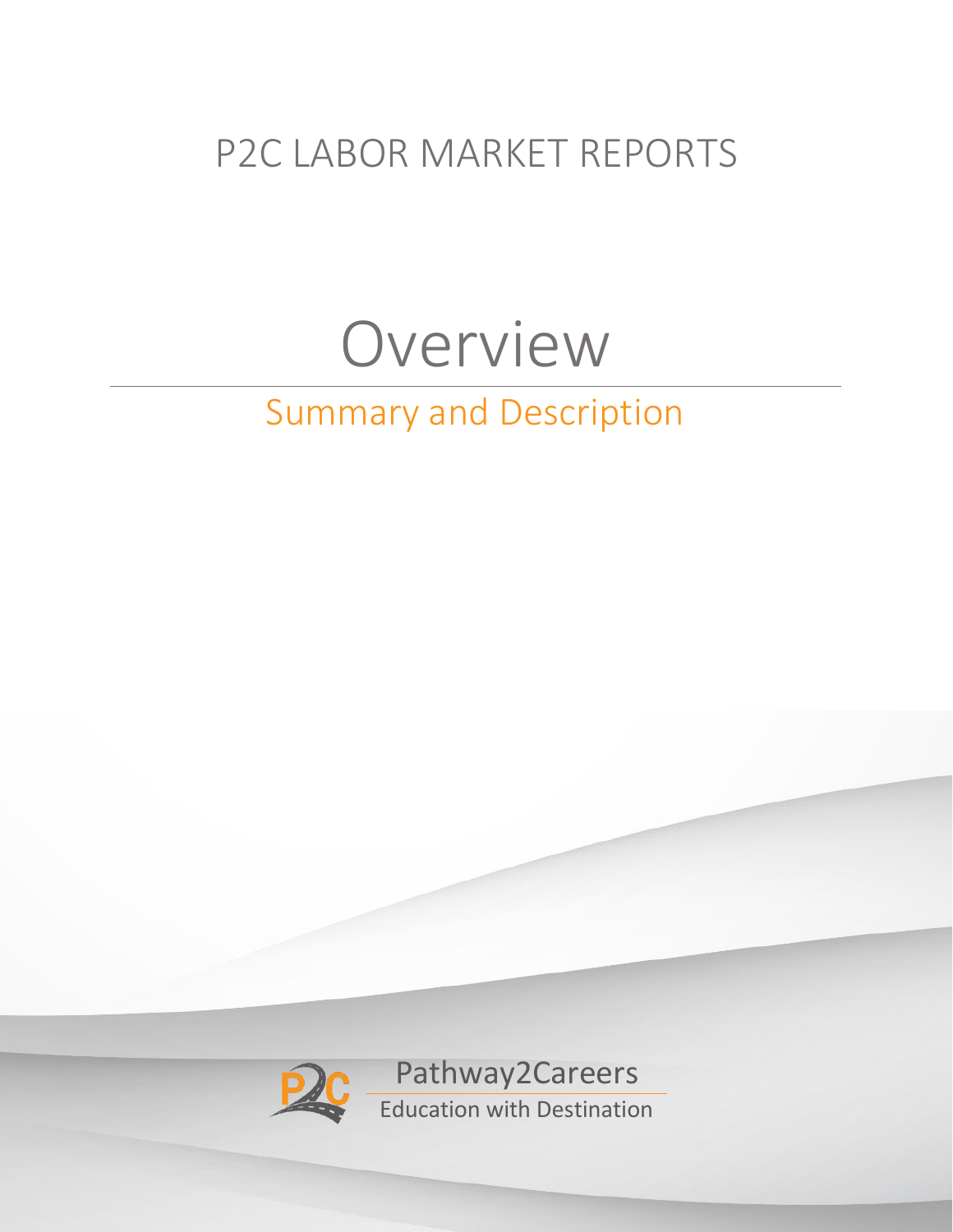### Perkins V

The data presented in the Perkins V report focuses on high-value occupations for the district's workforce region(s). High value is defined as high-demand, high-wage occupations that are stable or growing in demand. Occupations with the highest annual openings and median wages that are above \$35,000 are displayed. Furthermore, only occupations with positive growth (indicated by projected new jobs and growth rate) are included. It is recommended that attention be directed toward the top five occupations in this report, as these occupations can be considered highest in value for students.

As part of the Perkins V local needs assessment process, all eligible agencies are required to demonstrate a strong alignment between programs of study and regional workforce needs. Data contained in this report can be included with the local needs assessment as justification for programs of study. Listing the top five high-value occupations and the available or proposed program(s) that prepare students for these occupations presents a compelling argument for direct alignment between educational practices and regional market demand.

## Career Cluster Tables

The reports for the career cluster tables provide insight into market demand and wages for occupations within a particular career field. Data pertaining to annual openings and growth rates reveals regional jobs that are projected to be highest in demand. Median wage information points to occupations that have the potential to provide a living wage or better. Occupations can be classified as high-value that are both high in demand and wage. A useful application of this information is to align education practices with high-value careers. This can be accomplished by noting high-value careers and outlining associated knowledge and skill requirements for these careers. Efforts can then be directed toward incorporating critical skill demands into classroom activities and career programs with the primary objective of preparing students for good jobs in their region.